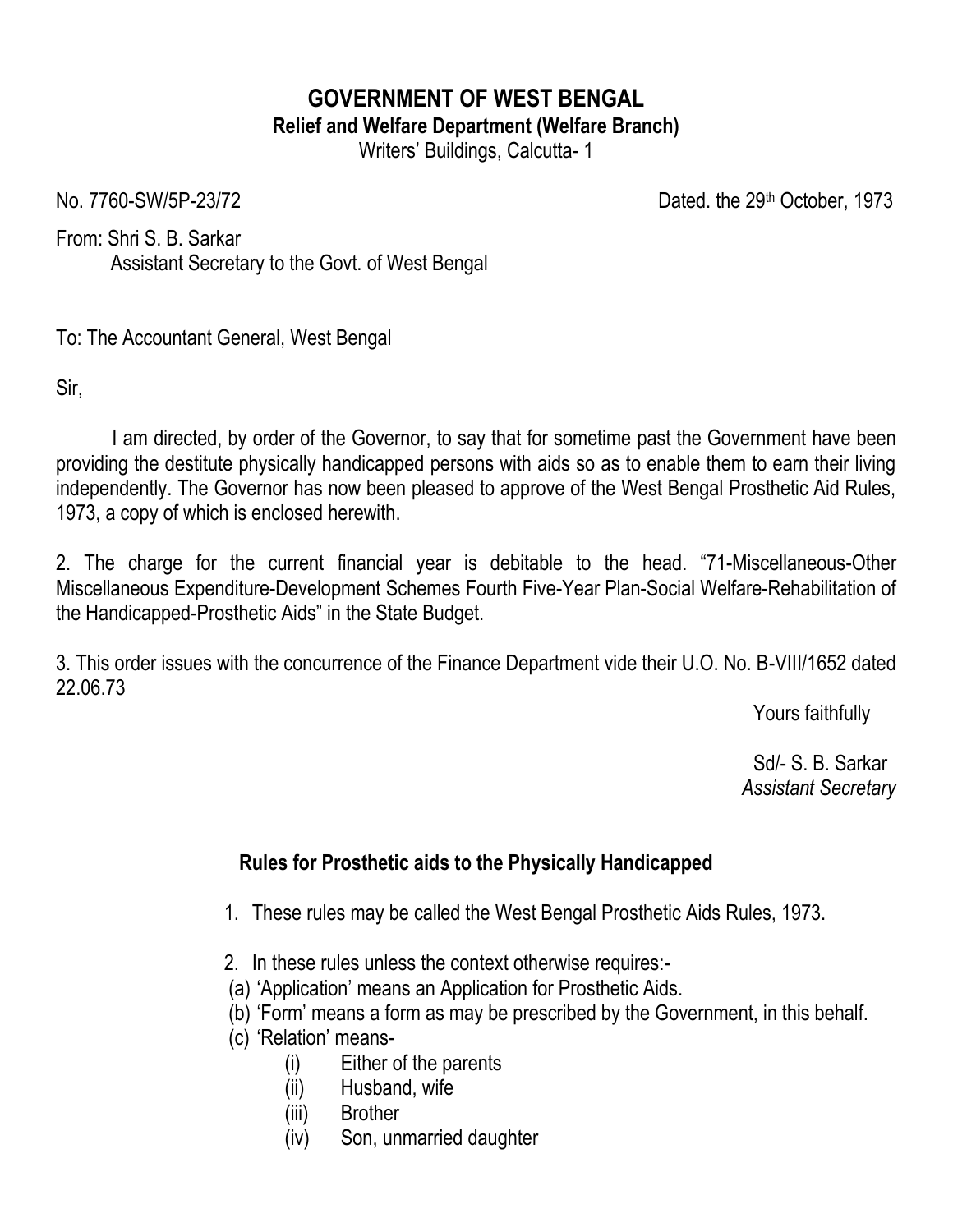- (d) 'Income' means the income of the applicant for a Prosthetic Aid or of his relations.
- 3. (1) A person shall be entitled to receive Prosthetic Aids under these rules if he satisfies the following conditions. namely:-

(a) he/she or his/her parents or guardian has/have been a resident of West Bengal for not less than ten years on the date of making the application.

 Note: The Government, however, reserve the right to relax the condition regarding residence mentioned in clause (a) under sub-rule (1), where the condition causes under hardship

- (b) his/her income, if any, is not enough to enable him/her to procure the aids.
- (c) his/her relations are unable to provide him/her with prosthetic aids required for his/her rehabilitation in normal social life.

 (2) Professional beggars and mendicants shall not be eligible for prosthetic aids under these rules, but persons who are not actually beggars by profession but receive occasional assistance from some people will be entitled to receive Prosthetic Aids.if otherwise eligible, with a view to helping them to rehabilitate themselves in the society.

- 4. (1) The Prosthetic Aids may be given only to the physically handicapped namely:-
	- (i) Orthopaedically handicapped.
	- (ii) Blind, and
	- (iii) Deaf and Dumb

 (2) The prosthetic aids shall be given in kind and not in cash. The following is the table of categories of handicapped and the articles to be given:-

|                     | <b>Categories of handicapped</b> | Articles to be given                                                                                                |
|---------------------|----------------------------------|---------------------------------------------------------------------------------------------------------------------|
|                     | (i) Orthopaedically handicapped  | Artificial limbs, crutches, hand driven tri-<br>cycle, etc.                                                         |
| (ii) Blind          |                                  | Harmonium (for vocalists of ability).<br>books (braille system), and other articles<br>suitable for the blind, etc. |
| (iii) Deaf and Dumb |                                  | Hearing aids, etc.                                                                                                  |

 Note: In addition to the articles mentioned in clauses (i-iii) under sub-rules (2) above all the aforesaid categories of persons either male or female will be eligible for receiving books for their education and any other articles, appliances which may be required for their economic rehabilitation.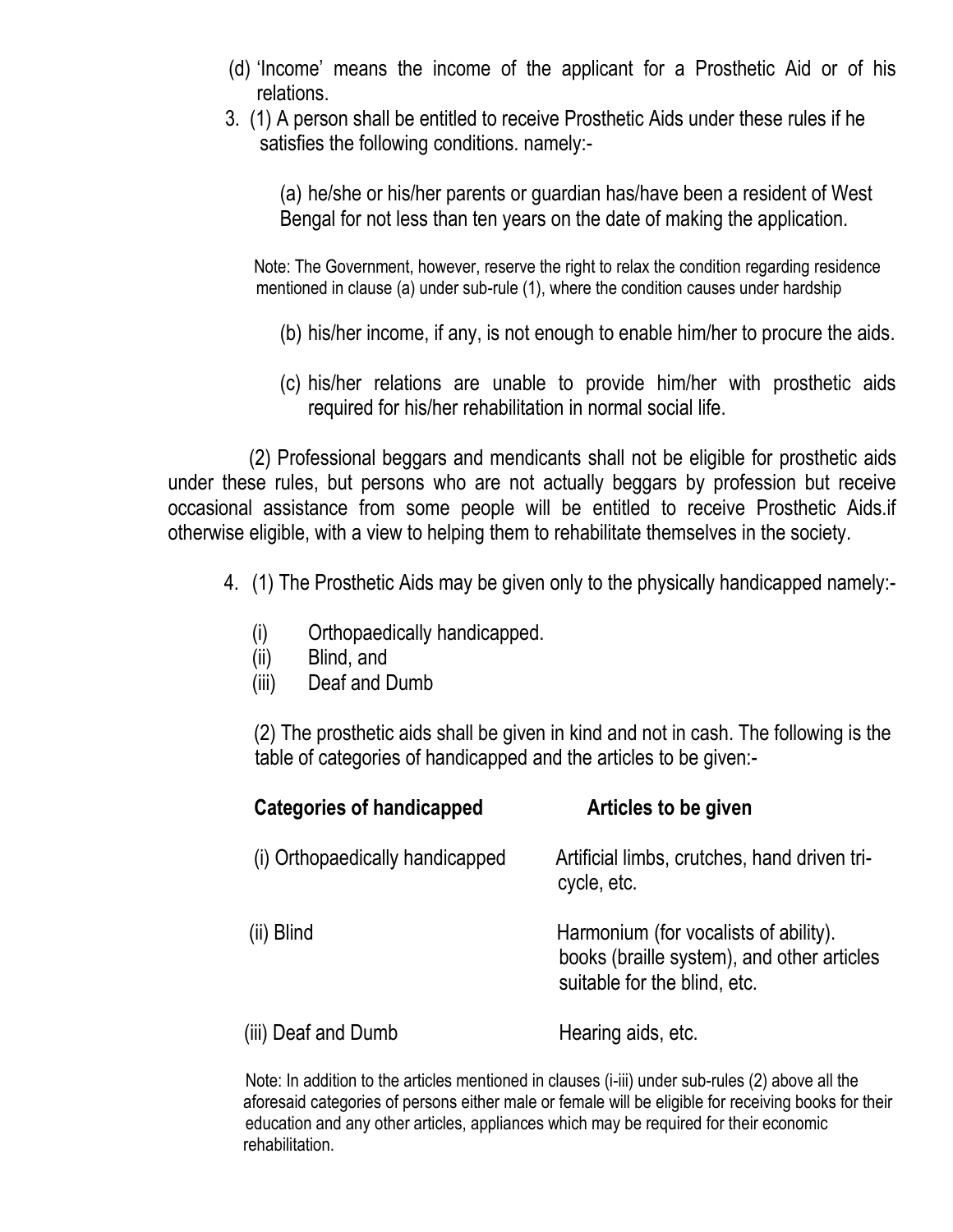5. (1) Application forms may be obtained free of cost from the office of the District Magistrate concerned by those persons who reside outside the area comprising Calcutta Postal Zone. Persons residing within the Calcutta Postal Zone may obtain the application forms free of cost from the office of the Director of Social Welfare, Writers' Buildings, Calcutta, West Bengal.

(2) An application for Prosthetic Aids should be submitted in the prescribed form addressed to the District Magistrate or the Director of Social Welfare, Writers' Buildings, Calcutta as the case may be.

 6. (1) On receipt of an application, the District Magistrate shall cause it to be enquired into as early as possible, and shall forward, after due consideration, the application along with the enquiry report and with specific recommendation to the Director of Social Welfare, West Bengal, for final orders.

(2) In respect of applications received from persons residing in the Calcutta Postal Zone, the Director of Social Welfare, West Bengal, Writers' Buildings, Calcutta shall get the particulars verified and issue final orders.

 7. (1) In the districts, the District Magistrate will be the drawing and disbursing Officer in respect of the aids sanctioned.

(2) In the areas covered by the Calcutta Postal Zone, the Director of Social Welfare, will be the sanctioning as well as the drawing and disbursing Officer.

(3) Notwithstanding anything contained in rules 5 and 6. Govt. may *suo moto* receive and consider an application for Prosthetic Aids without any reference to the District Magistrate or the Director of Social Welfare, West Bengal and if satisfied that the applicant is eligible for Prosthetic Aids, sanction Aids.

(4) The decision of the Government in all cases shall be final.

 8. All Prosthetic appliances may not be available in the district towns. So eligible applicants shall have to come to Calcutta for giving specifications / measurements and taking delivery of the articles. As it is not possible for all candidates to collect passage money, the same should be provided by Government at rates admissible to the lowest paid Government employees, if necessary.

 9. Prosthetic Aids may be given to those persons only whose future rehabilitation is possible by means of aids. So, the physically handicapped persons applying for Prosthetic Aids shall have to enclose a certificate from a Medical Officer of the West Bengal Health Service with his/her application. The certificate should contain information regarding the nature of handicapped or disability and the aids suitable to him/her.